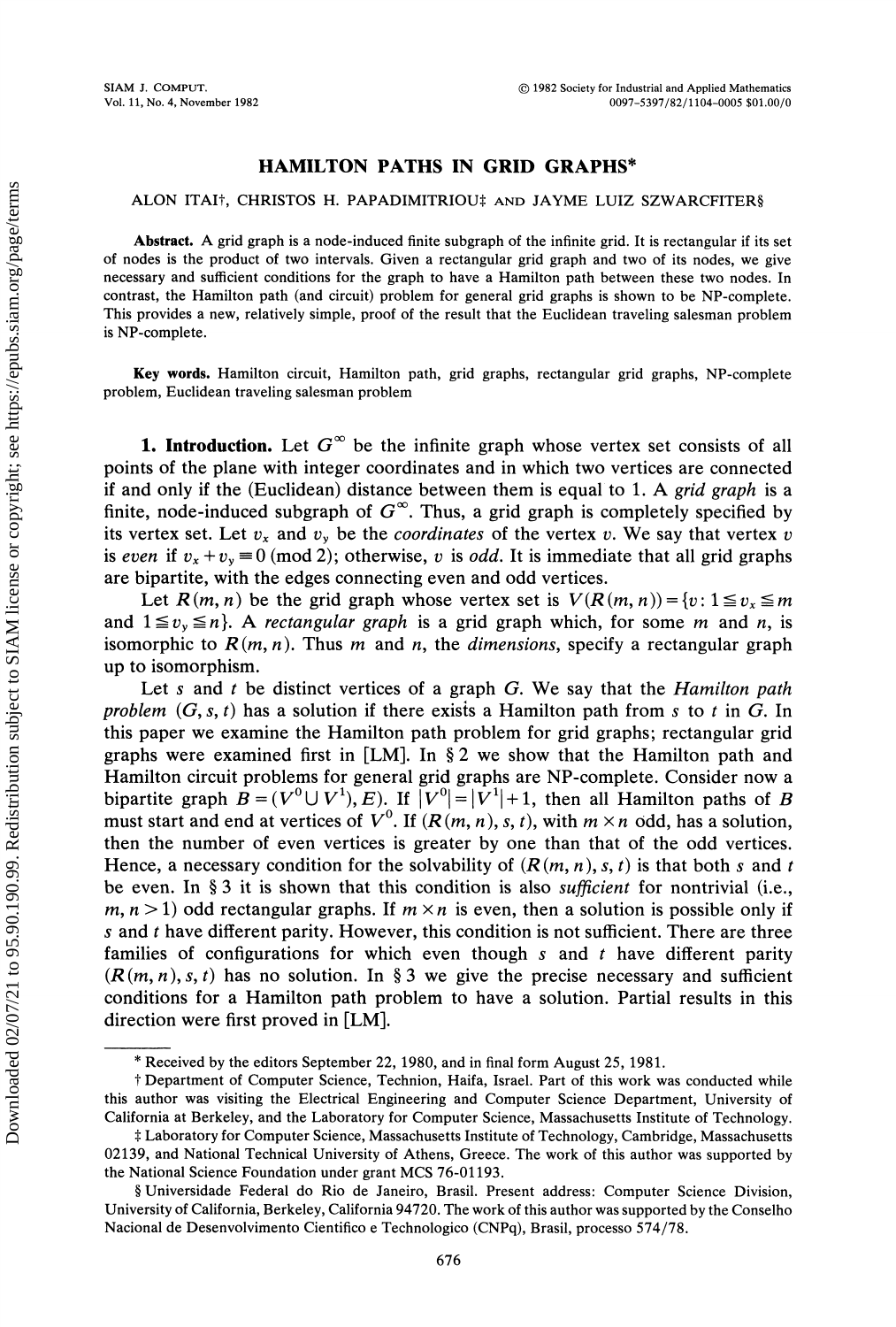2. NP-completeness. Before showing that finding Hamilton paths and circuits in grid graphs is NP-complete, we first show several lemmas:

LEMMA 2.1. The Hamilton circuit problem for planar bipartite graphs with maximum degree 3 is NP-complete.

Proof. The Hamilton circuit problem is NP-complete for planar digraphs such that for all vertices  $v$ :

indegree  $(v)$  + outdegree  $(v)$  = 3 (see [GJ], [P]).

To prove the lemma, we conduct for all vertices  $v$  the appropriate transformation as illustrated in Fig. 2.1. The resulting graph is planar (the digraph was), bipartite and has maximum degree less than or equal to 3.  $\Box$ 



FIG. 2.1

Let  $B = (V^0 \cup V^1, E)$  be a bipartite graph,  $G_1$  a rectangular grid graph and let emb be a one-to-one function from  $V^0 \cup V^1$  to the vertices of  $G_1$  and from E to paths in  $G_1$ . We say that emb is a parity-preserving embedding of B into  $G_1$  if:

1. The vertices  $V^0$  are mapped to even vertices of  $G_1$ . (If  $v \in V^0$ , then emb  $(v)$ ) is even.)

2. The vertices of  $V^1$  are mapped to odd vertices of  $G_1$ . (If  $v \in V^1$ , emb (v) is odd.)

3. The edges of B are mapped to vertex-disjoint (except perhaps for endpoints) paths of  $G_1$  (i.e., if  $vu \in E(B)$ , then emb (vu) is a path P from emb (v) to emb (u), and the intermediate vertices of  $P$  do not belong to any other path).

See Fig. 2.2 for an example of a parity-preserving embedding.

LEMMA 2.2. If  $B$  is a bipartite planar graph with n vertices and maximum degree 3, then we can construct in polynomial time a parity preserving embedding of  $B$  into a rectangular graph  $R(kn, kn)$  (for some constant k).

*Proof.* It is a quite well-known and straightforward result (see, for example, [S], [V]) that all cubic planar graphs with n nodes can be embedded in  $R(n, n)$ . Our extra requirement, preserving parity, can be accommodated by multiplying the scale by 3 and moving the vertices "locally" as in Fig. 2.3.  $\Box$ 



FIG. 2.2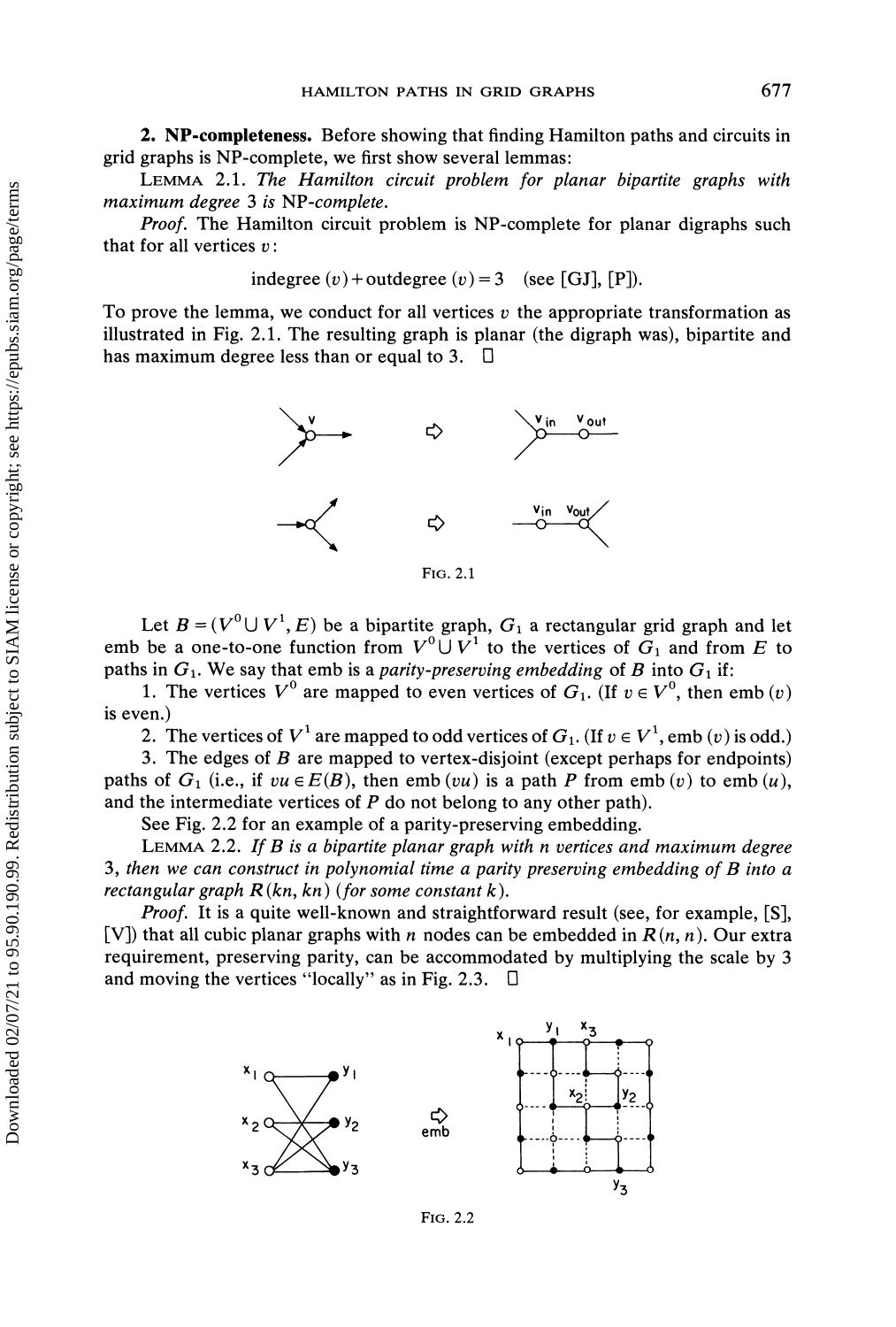

FIG. 2.5

To show NP-completeness of the Hamilton circuit problem for grid graphs, we shall transform an arbitrary planar, bipartite, cubic graph  $B$  into a grid graph. Each vertex of  $B$  will correspond to a 9-cluster, the nine vertices of a square of size  $2$ (Fig. 2.4).

LEMMA 2.3. Let  $C_9$  be a 9-cluster, as in Fig. 2.4. Then for all  $1 \le i < j \le 4$ , there exists a Hamilton path from  $p_i$  to  $p_j$  which contains all four edges  $\{e_1, e_2, e_3, e_4\}$ .

*Proof.* By inspection.  $\Box$ 

A strip is <sup>a</sup> rectangular graph with minimum dimension <sup>2</sup> (Fig. 2.5a). The strip with corners a, b, c, d (a is adjacent to b and c is adjacent to d) is denoted  $S(a, b; c, d)$ .

A tentacle  $T$  is a grid graph which is a union of a series of strips,

 $T: S(a_1, b_1; c_1, d_1) \cup S(a_2, b_2; c_2, d_2) \cup \cdots \cup S(a_k, b_k; c_k, d_k),$ 

such that both

$$
c_i, d_i \in V(S(a_{i+1}, b_{i+1}; c_{i+1}, d_{i+1})), \qquad i = 1, \cdots, k-1
$$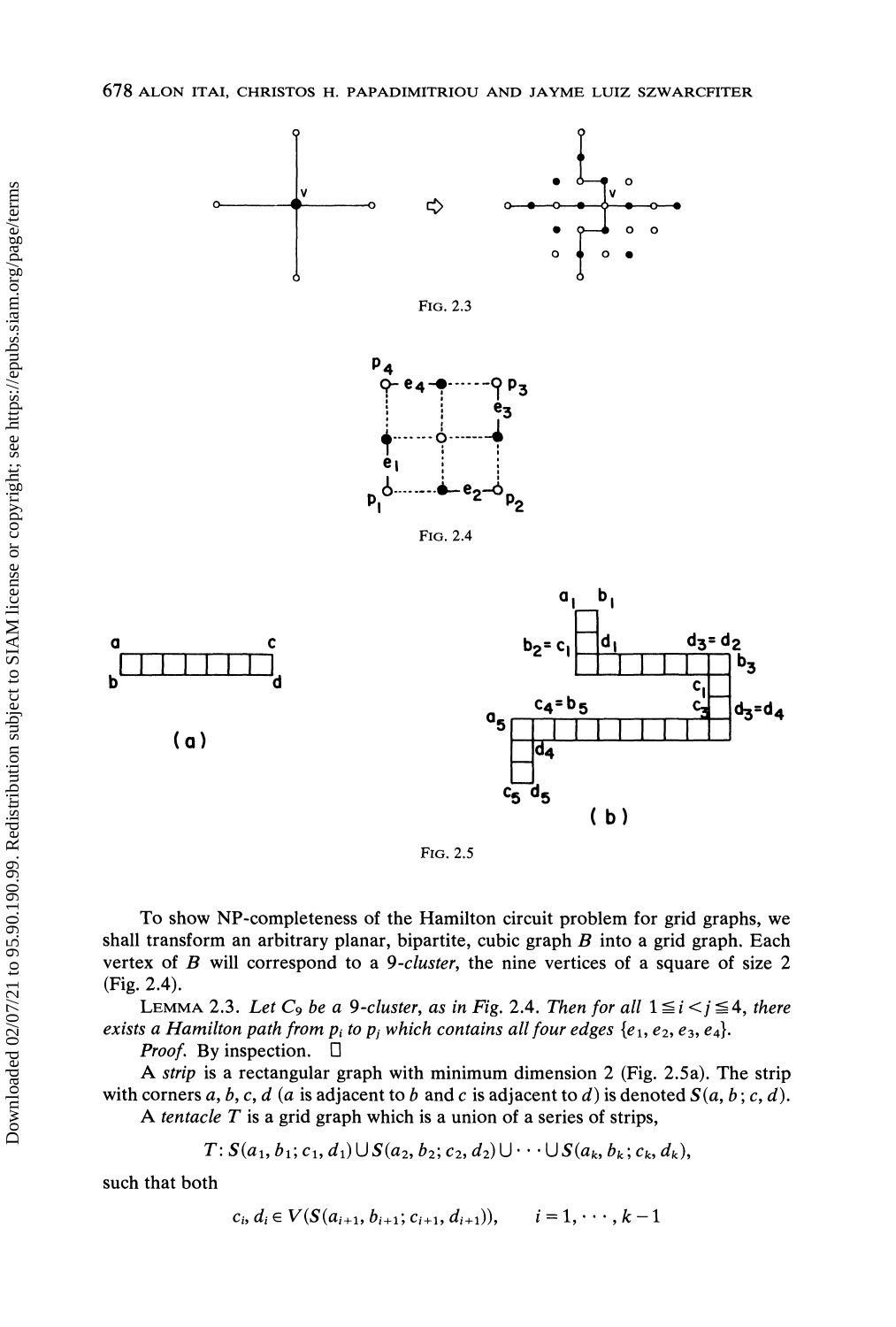and one of

$$
a_{i+1}, b_{i+1} \in V(S(a_i, b_i; c_i, d_i)), \quad i = 1, \cdots, k-1;
$$

there is no other intersection between the vertex sets of the strips; and each edge of  $T$  belongs to one of the  $S$ 's.

From the definition the overlap must be in the corners of the strips as in Fig. 2.5a. The vertices  $a_1, b_1, c_k, d_k$  are the *corners* of T.

LEMMA 2.4. Let s and t be corners of a tentacle  $T$ . There is a HP from s to t in  $T$  if and only if s and t have different parity.

Proof. By an easy induction on the number of strips.  $\Box$ 

THEOREM 2.1. The Hamilton circuit problem for grid graphs is NP-complete.

*Proof.* Given a planar, degree  $\leq 3$ , bipartite graph B, we shall construct a grid graph  $G_9$  such that  $G_9$  has a Hamilton circuit if and only if there exists a Hamilton circuit in B.

First we embed B in a grid graph  $G_1$ , as in Lemma 2.2. The graph  $G_9$  will be an induced subgraph of the grid resulting by multiplying the scale of  $G_1$  by 9. Each image of a vertex  $w = (w_x, w_y)$  of B corresponds to the following 9-cluster of  $G_9$ :

$$
\{z \big| w_x \leq z_x \leq w_x + 2, w_y \leq z_y \leq w_y + 2 \}.
$$

The edges of  $B$  are simulated by tentacles. Suppose  $vu$  is an edge leading from  $v \in V^0(B)$  to  $u \in V^1(B)$ . Consider the path in  $G_1$  corresponding to vu.  $G_9$  will include the blown up image of this path and another layer to obtain a tentacle. Some care must be taken as to how the tentacle is connected to the 9-clusters corresponding to v and u. By the construction the corners of the 9-cluster corresponding to v are all even. If in  $G_1$  vu leaves v from below, then the corresponding tentacle is connected as in Fig. 2.6a (recall that  $v$  is even). The other cases are symmetric (just rotate the figure 90°, 180° or 270°). Since u is odd the connection is completed as in Fig. 2.6b. This concludes the description of  $G_9$ . An example is shown in Fig. 2.8.



By Lemma 2.4 a tentacle  $T_{uv}$  can be covered by two Hamilton paths: the cross path from  $v^*$  to  $u^*$  (Fig. 2.7a) and the return path from  $v^*$  to  $v^{**}$  (Fig. 2.7b).

The following two claims complete the proof of the theorem.

CLAIM 1. Let  $HC_B$  be a Hamilton circuit in B. Then there exists a Hamilton circuit  $HC_9$  in  $G_9$ .

*Proof.* HC<sub>9</sub> is constructed as follows: If  $vu \in HC_B$ , the tentacle  $T_{uv}$  is covered in  $HC_9$  by a cross path; otherwise, it is covered by a return path. The clusters themselves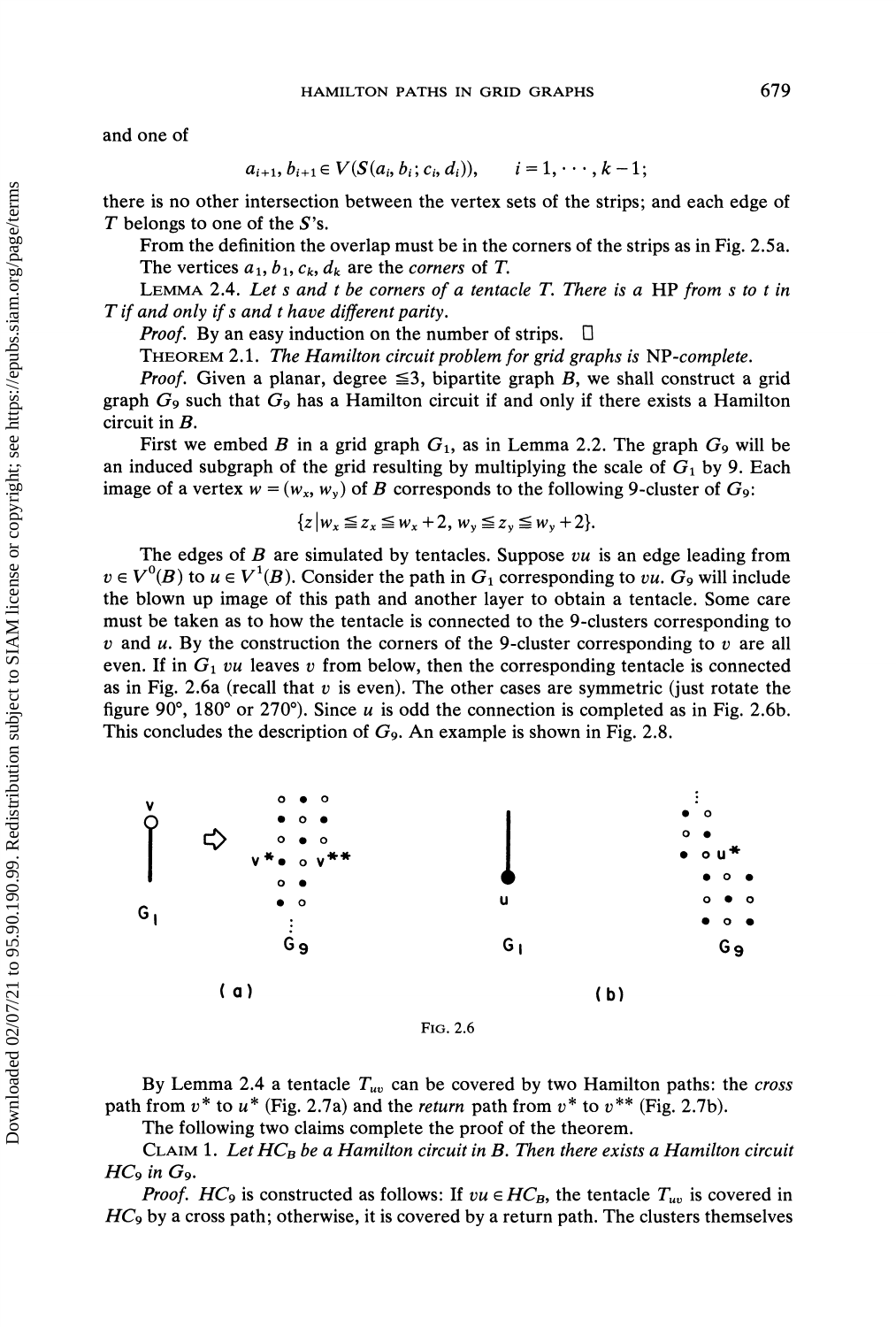





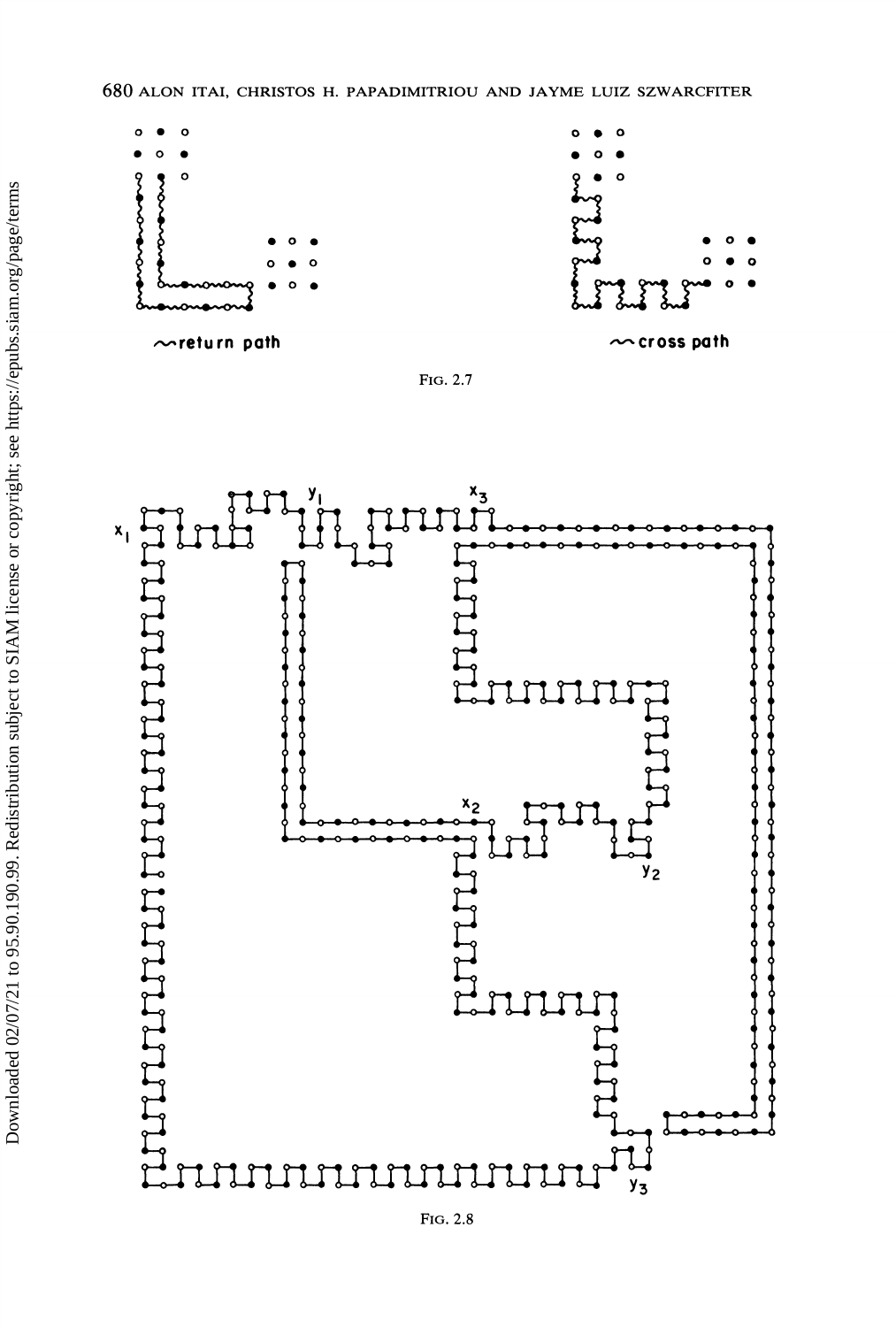are covered as in Lemma 2.3. The partial paths can be connected to constitute <sup>a</sup> Hamilton circuit. (Some edges of type  $e_i$  in Fig. 2.4 must be deleted.)

CLAIM 2. If  $HC_9$  is a Hamilton circuit in  $G_9$ , then there exists a Hamilton circuit  $HC_B$  in B.

*Proof.* By construction each tentacle  $T_{vu}$  is covered either by a cross path or by a return path (connected to v).  $C_B$  consists of all edges corresponding to tentacles covered by cross paths. This is a Hamilton circuit because each 9-cluster cannot be covered by  $HC_B$  unless it is incident upon exactly two cross paths. - 0

COROLLARY 1. The Hamilton path problem for grid graphs is NP-complete.

Proof. Reduction from the Hamilton circuit problem for grid graphs. Let  $G$  be a grid graph without degree-1 nodes. Since it is finite, it must have a vertex <sup>s</sup> of degree 2. Let t be any of the neighbors of s. Then  $(G, s, t)$  has a solution if and only if G has a Hamilton circuit.  $\Box$ 

By adding two nodes of degree 1 to  $G$ , we may also conclude that the Hamilton path problem without specified endpoints is NP-complete.

A rectangular subgrid graph is a subgraph (not necessarily induced) of  $G^{\infty}$  that has  $V(R(m, n))$  as its vertices for some m,  $n > 0$ .

COROLLARY 2. The Hamilton circuit and path problems for rectangular subgrid graphs are NP-complete.

Sketch of proof. The grid graph constructed in the proof of the theorem may be considered as <sup>a</sup> rectangular one minus certain "holes". We can now "fill" these holes with long paths so as to transform the graph into a rectangular *subgrid* one.  $\Box$ 

The Euclidean version of the traveling salesman problem was proved NP-complete in [Pa]. It is interesting, however, to notice that the Hamilton circuit problem for grid graphs is a special case of the Euclidean traveling salesman problem, with cities the nodes of the grid graph and with length of the tour equal to the number of nodes. We therefore have:

COROLLARY 3. The Euclidean traveling salesman problem is NP-complete.

We notice that this proof is much simpler than that in [Pa]. It also avoids an annoying complication having to do with the precision in which the distances are calculated (see [Pa]).

## 3. Hamilton path problems in rectangular graphs.

**3.1. Necessary conditions.** Let  $B = (\overline{V}^0 \cup \overline{V}^1, E)$  be a bipartite graph with  $|V^0| \ge$  $|V^1|$ . We will think of the vertices of B as colored by two colors, black and white. All the vertices of  $V^0$  will be colored by one color, the *majority color*, and the vertices  $V^1$  by the *minority color*.

The Hamilton path problem  $(B, s, t)$  is color compatible if

(1) B is even  $\left(\left|V^0\right| = |V^1|\right)$  and s and t have different color or

(2) B is odd  $(|V^0| = |V^1| + 1)$  and s and t are colored by the majority color (i.e.,  $s, t \in V^0$ ).

Since the vertices of any Hamilton path alternate between the two colors, color compatibility is a necessary condition for the existence of a Hamilton path. Another source of necessary conditions arises from the connectivity of the graph. If s or t is a separating vertex (i.e.,  $G - \{s\}$  or  $G - \{t\}$  is not connected), then there exists no s, t Hamilton path in G. For rectangular graphs this implies the following conditions for the graph to have no  $s$ ,  $t$  Hamilton path.

(F1) G is a 1-rectangle, and either s or t is not a corner (Fig. 3.1a).

Also, no s, t Hamilton path exists if  ${s, t}$  is a separating pair, i.e.,  $G - {s, t}$  is not connected. For rectangular graphs this implies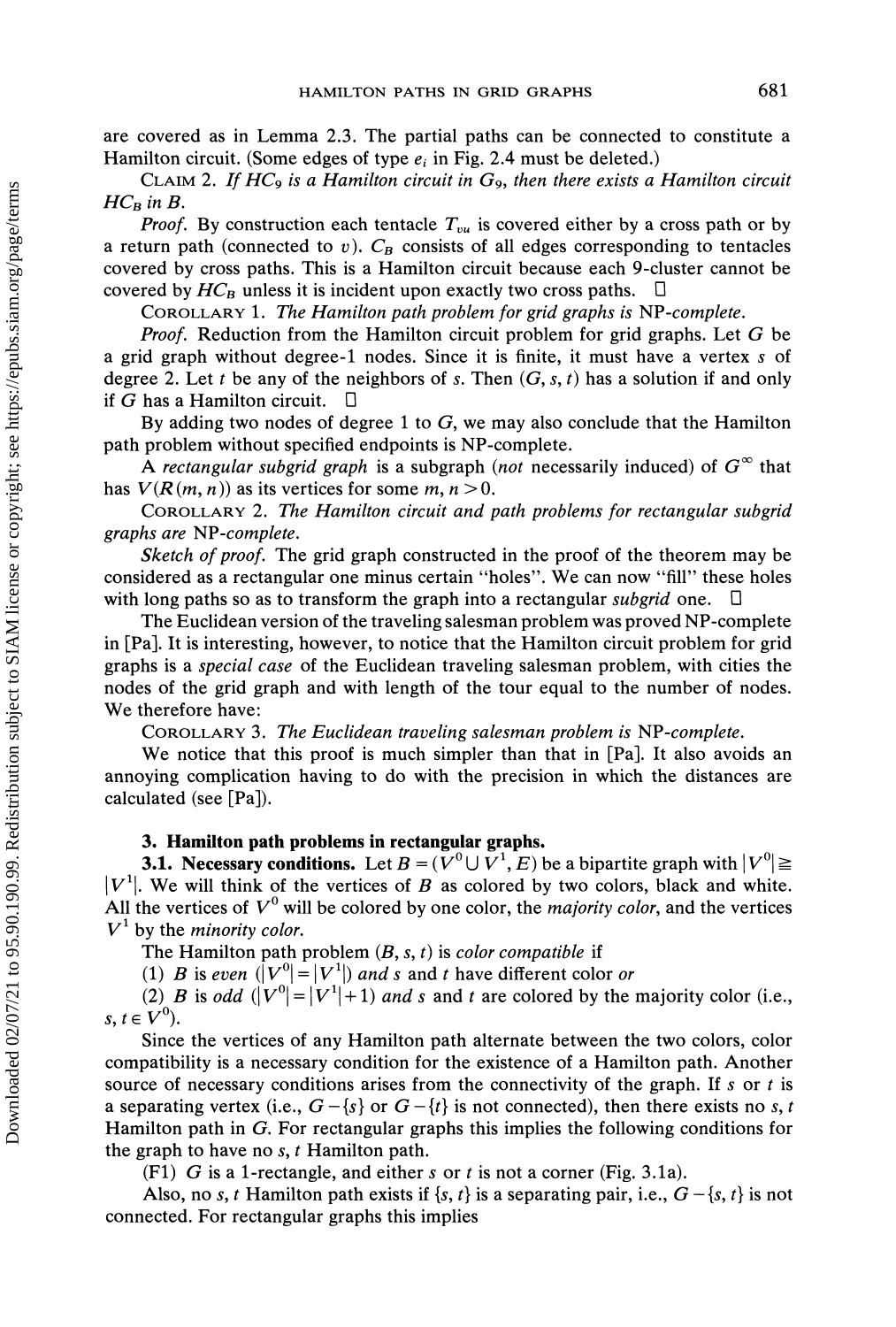

(F2) G is a 2-rectangle, and st is a nonboundary edge (i.e., st is an edge, and it is not on the outermost face, see Fig. 3.1b).

Consider Fig. 3.1c or 3.1d. The vertices s and t are color compatible, the connectivity is greater than two, but still there is no  $s, t$  Hamilton path. These cases can be generalized to yield the following condition:

(F3)  $(G, s, t)$  is isomorphic to  $(G', s', t')$  which satisfies:

1.  $G' = R(m, n)$  with  $n = 3$  and m even.

2.  $s'$  is colored differently from  $t'$  and the left corners of  $G'$ .

3.  $s'_x < t'_x - 1$  (Fig. 3.1c) or  $s'_y = 2$  and  $s'_x < t'_x$  (Fig. 3.1d).

A Hamilton path problem  $(G, s, t)$  is *forbidden* if it satisfies one of the conditions (F1), (F2) and (F3).

LEMMA 3.1. If  $(G, s, t)$  is forbidden, then there exists no Hamilton path from s to t in G.

The proof is a straightforward case analysis.  $\Box$ 

We summarize this section with the following definition and theorem:

A Hamilton path problem  $(G, s, t)$  is *acceptable* if it is color compatible and not forbidden.

THEOREM 3.1. If there exists an s, t Hamilton path in G, then  $(G, s, t)$  is acceptable.

3.2. Sufficient conditions. In this section it is shown that all acceptable HP problems have solutions (i.e., acceptability is sufficient). The method of proof is to break large acceptable HP problems into disjoint acceptable subproblems, the HPs of which can be used to construct an HP for the original problem. The two methods, *stripping* and *splitting*, are discussed in the following subsection. We will be done if we show that for prime problems (those which cannot be stripped or split) acceptability implies solvability. However, since the size of these problems is small, their number is finite and can be handled by a case analysis  $(\S 3.2.2)$ .

**3.2.1. Stripping and splitting.** A separation of a rectangle R is a partition of R into two subrectangles, i.e.,  $V(R)$  is a disjoint union of  $V(R_1)$  and  $V(R_2)$ .

A strip S strips a Hamilton path problem  $(R, s, t)$  if

1.  $S, R - S$  is a separation of R,

2. s,  $t \in R - S$ ,

3.  $(R - S, s, t)$  is acceptable.

LEMMA 3.2.1. Let  $(R, s, t)$  be an acceptable Hamilton path problem and S strips R. If  $(R - S, s, t)$  has a solution, then  $(R, s, t)$  also has a solution.

*Proof.* Let P be a Hamilton path of  $R - S$ . Then there exists an edge  $pq \in P$  such that pq is on the boundary of  $R-S$  facing S. A Hamilton path for  $(R, s, t)$  can be obtained by the construction illustrated in Fig. 3.2.  $\Box$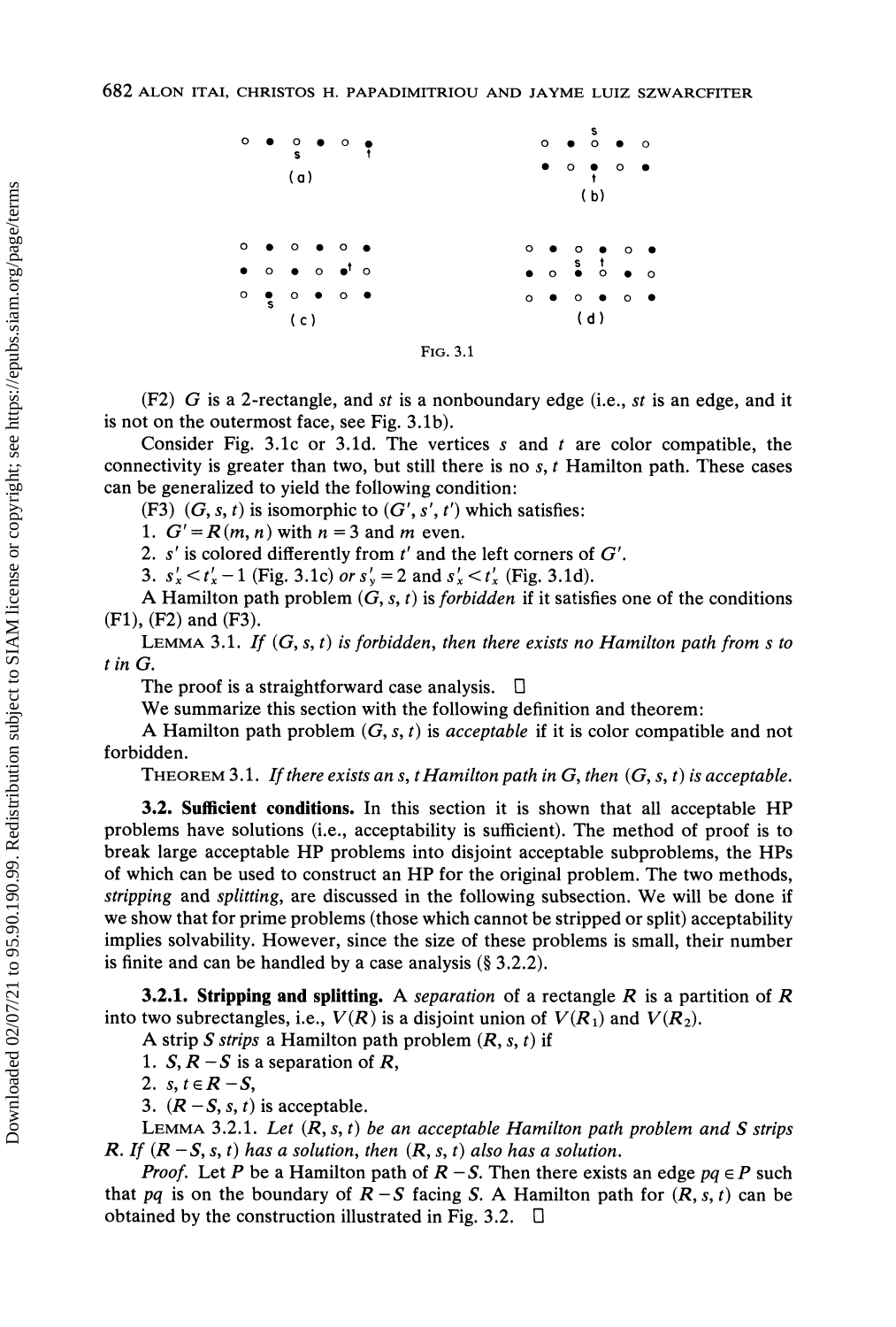

FIG. 3.2

Let  $R(m, n)$  be a rectangle with  $m \geq n$ .  $v, w \in V(R(m, n))$  are called *antipodes* if  $v_r \leq 2$  and  $w_r \geq m-1$ .

LEMMA 3.2.2. Let  $(R(m, n), s, t)$  be an acceptable Hamilton path problem which cannot be stripped (by any strip S) and  $2 \leq n \leq m(n, m) \neq (4, 5)$ , (4, 4). Then s and t are antipodes.

*Proof.* Without loss of generality, let  $s_x \leq t_x$ . Let S be the leftmost strip of R (i.e.,  $V(S) = \{v \in V(R): v_x \leq 2\}$ . It suffices to show that  $s \in S$ . Assume to the contrary that  $s \notin S$ . Let  $H_{s,t}$  be the rectangle resulting from deleting S from R. A contradiction will be obtained if  $(H_{s,t}, s, t)$  is acceptable. Note that  $(H_{s,t}, s, t)$  is color compatible. Now we must show that it is not forbidden.

Case 1.  $n \times m$  is odd.  $H_{s,t}$  is also odd, so it cannot be forbidden.

*Case* 2.  $m > 5$ ,  $n > 3$ . Both the dimensions of  $H<sub>s,t</sub>$  are greater than 3, so it cannot be forbidden.

Case 3.  $n = 3, m > 5$ . If  $(H<sub>s,t</sub>, s, t)$  is forbidden, it must be F3, but then so is  $(R, s, t)$ . Case 4.  $n = 2$ . Since  $(R, s, t)$  is not forbidden, neither is  $(H_{s,t}, s, t)$ . Note that if  $m = 5$ ,  $(H<sub>s,t</sub>, s, t)$  may be F3, but in this case  $(R, s, t)$  is F2.

Case 5.  $m = 4$ ,  $n = 3$ . The only possibility for  $(H<sub>s,t</sub>, s, t)$  to be forbidden is depicted in Fig. 3.3b. However, then  $(R, s, t)$  satisfies F3.  $\Box$ 

Let  $(R, s, t)$  be an acceptable Hamilton path problem and pq an edge. pq splits  $(R, s, t)$  if there exists a separation of R to  $R_p$  and  $R_q$  such that:

1. s,  $p \in R_p$  and  $(R_p, s, p)$  is acceptable, and

2.  $q, t \in R_q$  and  $(R_q, q, t)$  is acceptable.

The following lemma follows immediately from the definition of splitting.

LEMMA 3.2.3. Let pq be an edge which splits  $(R, s, t)$ . If both  $(R_p, s, p)$  and  $(R_q, q, t)$  have a solution, then so does  $(R, s, t)$ .

**3.2.2. Prime problems.** A Hamilton path problem  $(R, s, t)$  is *prime* if it cannot be stripped or split. The following lemma allows us to confine the discussion to a finite number of cases.

LEMMA 3.2.4. Let  $(R(m, n), s, t)$  be an acceptable prime Hamilton path problem, then  $(n, m) = (4, 5)$  or n,  $m \le 3$ .

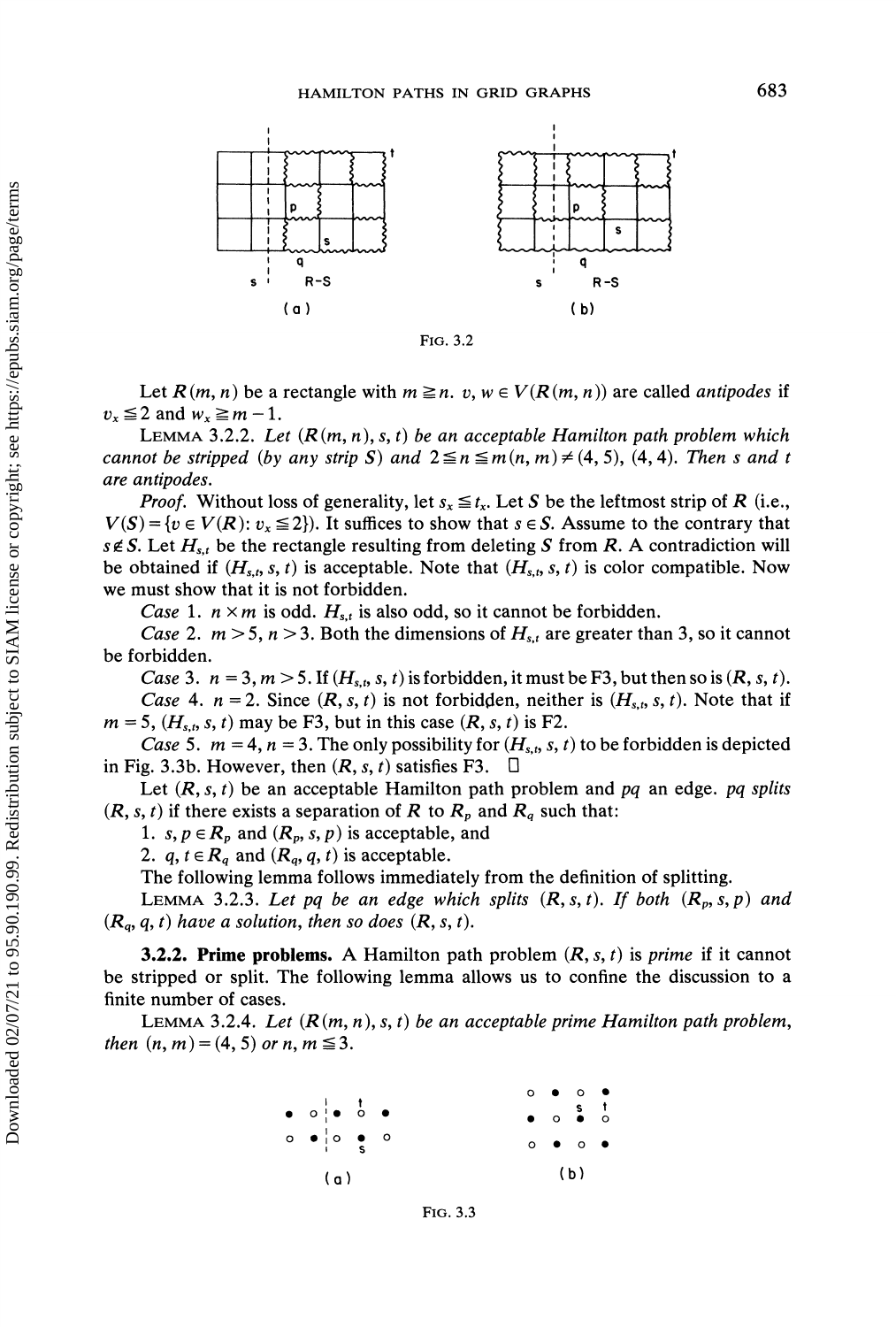

*Proof.* Assume first that  $(n, m) \notin \{(4, 4), (4, 5)\}\)$ . Then s and t are antipodes. Let S be the leftmost strip, then  $s \in S$ . We show that there exists a split such that  $R_p = S$ .

*Case* 1.  $m > 5$ ,  $n \ge 4$ . There are at least two vertices,  $v^i$ , with  $v^i = 2$ ,  $i = 1, 2$  and colored differently than s. Let p be a  $v^i$  not connected to s by a nonboundary edge of S and q be the adjacent vertex in  $R - S$ . The edge pq splits  $R: R_p = S$ , and  $(R_p, s, p)$ is acceptable by the construction. As for  $(R_q, q, t)$ ,  $q \neq t$ , since  $t_x \geq m - 1 > 3 = q_x$ ; since s and q have the same color,  $(R_q, q, t)$  is color compatible;  $R_q$  has dimensions  $(m-2, n)$  > 3; hence,  $(R_q, q, t)$  is not forbidden and, therefore, is acceptable.

Case 2.  $m > 5$ ,  $n = 3$  (Fig. 3.5a). Without loss of generality, the left corners of R are white. Let  $p = (2, 1)$  and  $q = (3, 1)$ . We show that edge pq splits  $(R, s, t)$ . Note that p is black and q is white. If m is even, then s is white and t black; otherwise  $(R, s, t)$  is not acceptable. Therefore  $p \neq s$  and  $q \neq t$ . Consequently  $(R_p, s, p)$  and  $(R_q, q, t)$  are color compatible. If m is odd, then both s, t are white. Therefore  $p \neq s$ , and because  $q_x = 3 < t_x$ , also  $q \neq t$ . Again,  $(R_p, s, p)$  and  $(R_q, q, t)$  are color compatible. In both cases p is a corner of  $R_p$  and q a corner of  $R_q$ . Hence, the subproblems are not forbidden.

| s <sub>o</sub> | $\bullet$ $\mathbin{\overset{\centerdot}{\mathstrut}}\circ$<br>$\bullet$ 0 | $\circ$ | $\mathbf{o}$<br>$\circ$<br>$\circ$                    |
|----------------|----------------------------------------------------------------------------|---------|-------------------------------------------------------|
| $\bullet$      | $\circ$ $\bullet$ $\circ$ $\bullet$<br>$\circ$ !                           | 50      | $\frac{1}{p+q}$ . $\circ$ .<br>$\circ$                |
| $\circ$        | $\bullet$ ; $\circ$ $\bullet$ $\circ$<br>piq                               | $\circ$ |                                                       |
|                | (a)                                                                        |         | (b)                                                   |
|                | $\circ$ $\bullet$ $\circ$<br>$\bullet$ o                                   | $\circ$ | $\begin{array}{ccc}\n0.9 & 0 \\ 0.0 & 0\n\end{array}$ |
|                | $\circ$ $\bullet$ $\circ$<br>$\bullet$                                     |         | $\bullet$ so $\bullet$ of $\bullet$                   |
| Rp             | $0 \bullet 0 \bullet 0$                                                    | Rq      | $\circ$ $\bullet$ $\circ$ $\circ$ $\circ$             |
|                | $\bullet$ so $\mathsf{i}\bullet\hspace{0.1cm}$ of $\bullet$                |         | $RP$ $Rq$                                             |
|                | $\circ \bullet \circ \bullet \circ$                                        |         |                                                       |
|                | (c)                                                                        |         | (d)                                                   |
|                | $0$ $\bullet$ 0                                                            |         | $\mathbf{o}$<br>$\circ$                               |
| Rp             | $0 - 10 - 1$                                                               |         | H <sub>st</sub><br>o<br>o                             |
|                | $\bullet$ So i $\bullet$ O                                                 |         | $\circ$<br>o<br>$R-H_{st}$                            |
|                | $0 \bullet '0$                                                             |         | $\circ$<br>$\circ$                                    |
|                | (e)                                                                        |         | (f)                                                   |
|                | $\bullet$ $\circ$ $\bullet$<br>$\circ$                                     |         | $\bullet$ $\circ$ $\bullet$<br>$\circ$                |
|                | oioto<br>$\bullet$                                                         |         | $\bullet$ po $\bullet$ q $\circ$                      |
|                | \$O<br>$\overset{\circ}{\mathsf{q}}$<br>Þ<br>$\mathbf{L}$                  |         | о<br>o<br>$\frac{1}{3}$                               |
|                | (a)                                                                        |         | (h)                                                   |

FIG. 3.5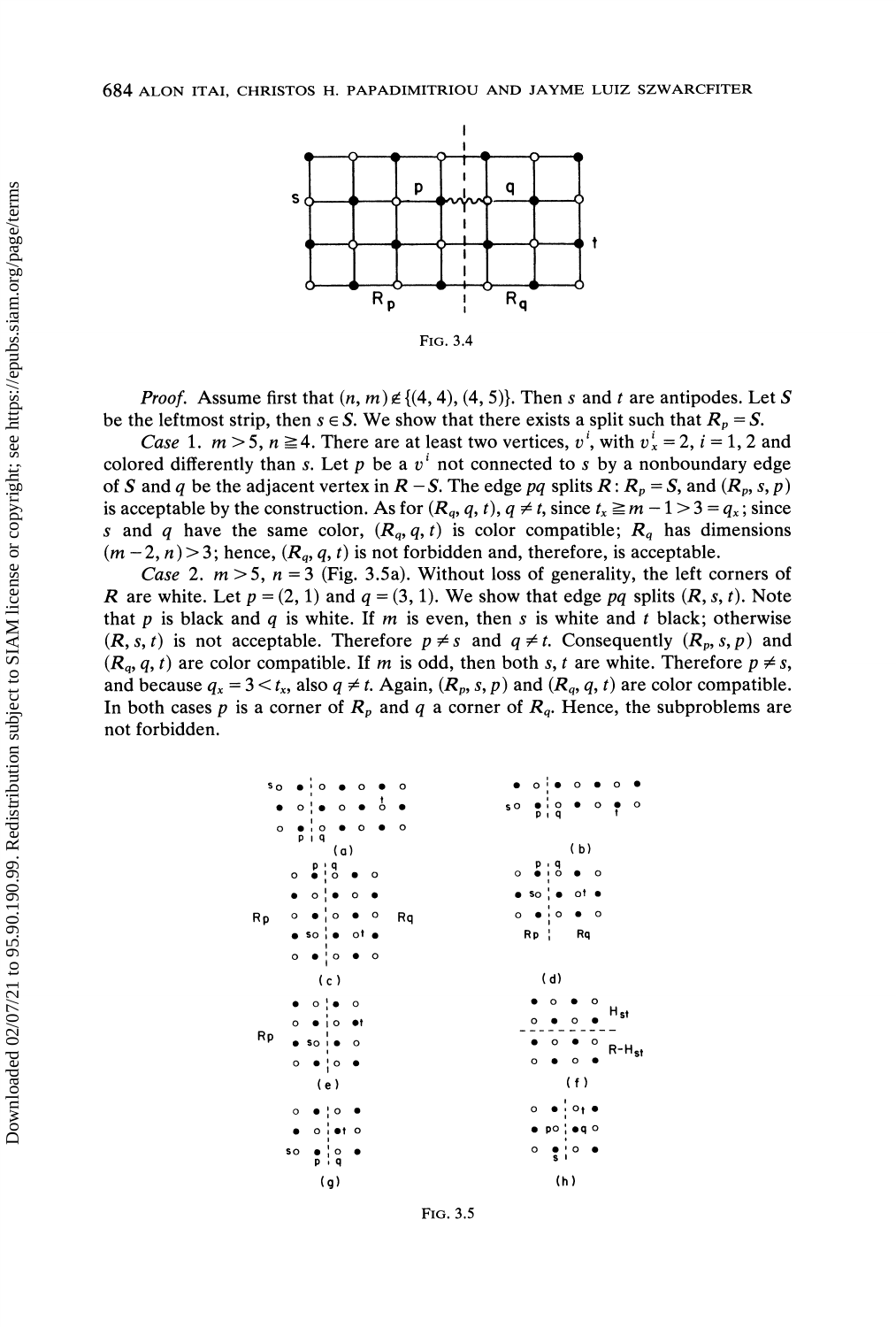Case 3.  $n = 3$  (Fig. 3.5b). Without loss of generality s is white. The edge  $pq =$  $(2, 1)(3, 1)$  splits  $(R, s, t)$   $q \neq t$  since q is white and t is black.

Case 4.  $m = 5$ ,  $n = 5$  (Fig. 3.5c). Let p be a black vertex not connected to s such that  $p_x = 2$ ,  $q = (p_x + 1, p_y)$ . Since  $R_q$  is odd, pq splits  $(R, s, t)$ .

*Case* 5.  $m = 5$ ,  $n = 3$  (Fig. 3.5d). Similar to Case 4.

Case 6.  $m = 4$ ,  $n = 4$ . If s and t are antipodes, then either  $(2, 1)(3, 1)$  or  $(2, 4)(3, 4)$  splits  $(R, s, t)$  (Fig. 3.5e). If s and t are not antipodes, we may assume that  $s_x s_y$ ,  $t_x$ ,  $t_y \le 2$ . Therefore, either the rightmost or the uppermost strip may be stripped off  $(R, s, t)$  (Fig. 3.5f).

Case 7.  $m = 4$ ,  $n = 3$ .

If s is white, then  $pq = (2, 1)(3, 1)$  splits  $(R, s, t)$  (Fig. 3.5g). Otherwise, s is black and  $s_x = 2$ ,  $t_x = 3$ . Therefore,  $(2, 2)(3, 2)$  splits  $(R, s, t)$  (Fig. 3.5h).  $\Box$ 

LEMMA 3.2.5. Any  $(R(5, 4), s, t)$  acceptable Hamilton path problem is solvable.

*Proof.* It suffices to prove the lemma for prime problems. First, s and t cannot be antipodes. If they were, either edge,  $(2, 1)(3, 1)$  or  $(2, 4)(3, 4)$ , splits  $(R, s, t)$ . We can then assume that both s,  $t$  do not belong, say, to the rightmost strip. Now, if one of s, t belongs to the lowermost strip and the other to the uppermost, then either edge  $(4, 2)(4, 3)$  or  $(5, 2)(5, 3)$  splits  $(R, s, t)$ . Therefore without loss of generality we can restrict to the case  $s_x$ ,  $t_x \le 3$  and  $s_y$ ,  $t_y \le 2$ . Then the rightmost strip can be stripped off, except when  $(R, s, t)$  is isomorphic to the problem of Fig. 3.6. That is a prime problem, solvable as indicated in the figure.



FIG. 3.6

LEMMA 3.2.6. If  $(R, s, t)$  is an acceptable prime Hamilton path problem, then it is solvable.

*Proof.* From Lemmas 3.2.4 and 3.2.5, we may assume that  $n, m \le 3$ . For all values of  $m$  and  $n$ , all nonisomorphic problems and their corresponding paths are illustrated in Fig. 3.6.